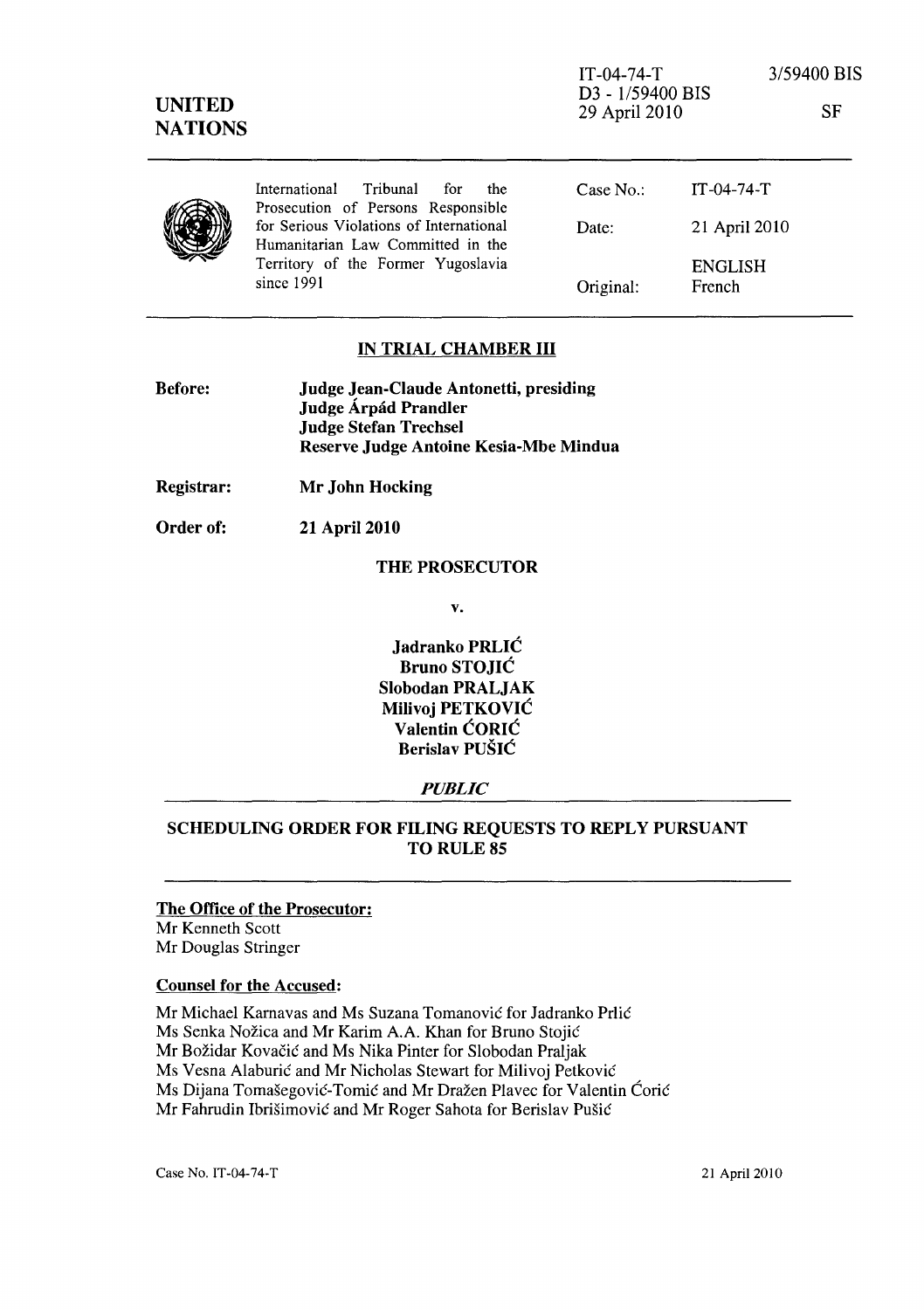**TRIAL CHAMBER III** ("Chamber") of the International Tribunal for the Prosecution of Persons Responsible for Serious Violations of International Humanitarian Law Committed in the Territory of the Former Yugoslavia since 1991 ("Tribunal"),

## *PROPRIO MOTU,*

**CONSIDERING** that Counsel for the Accused Valentin Corie concluded their presentation of defence evidence on 1 April  $2010<sup>1</sup>$ 

**CONSIDERING** that, in the Notice of 7 April 2010,<sup>2</sup> Counsel for the Accused Berislav Pušić ("Pušić Defence") disclosed their intention of not calling either *viva voce* witnesses or requesting the admission of written witness statements pursuant to Rules 92 *his,* 92 *ter* and 92 *quarter* of the Rules of Procedure and Evidence  $("Rules")$ ,  $3$ 

**CONSIDERING** that in an Order of 20 April 2010,<sup>4</sup> the Chamber ordered the Pušić Defence to file any possible request pursuant to Guideline No 9 of the "Decision Adopting Guidelines for the Presentation of Defence Evidence", rendered publicly by the Chamber on 24 April 2008, no later than 15 May 2010,

**CONSIDERING,** moreover, that the Chamber has authorised Counsel for the Accused Bruno Stojie to present their final witness in May 2010, thereby concluding their presentation of defence evidence,

**CONSIDERING,** consequently, that the phase for presentation of evidence by the parties to this case is drawing to a close,

**CONSIDERING** that the Chamber would like, for purposes of ensuring the proper administration of the trial, to be informed promptly by the parties of their intentions to file requests to reply pursuant to Rule 85 (A) of the Rules,

<sup>&</sup>lt;sup>1</sup> Hearing of 1 April 2010, Transcript of Hearing in French, p. 51752.

<sup>&</sup>lt;sup>2</sup> "Berislav Pušić's Notice Regarding Presentation of Evidence in the Defence Case", public, 7 April 2010 ("Notice of 7 April 2010").

Notice of 7 April 2010, para. 2.

<sup>&</sup>lt;sup>4</sup> "Scheduling Order for Pušić Defence to File a Request Pursuant to Guideline 9", public, 20 April 2010 ("Order of 20 April 2010").